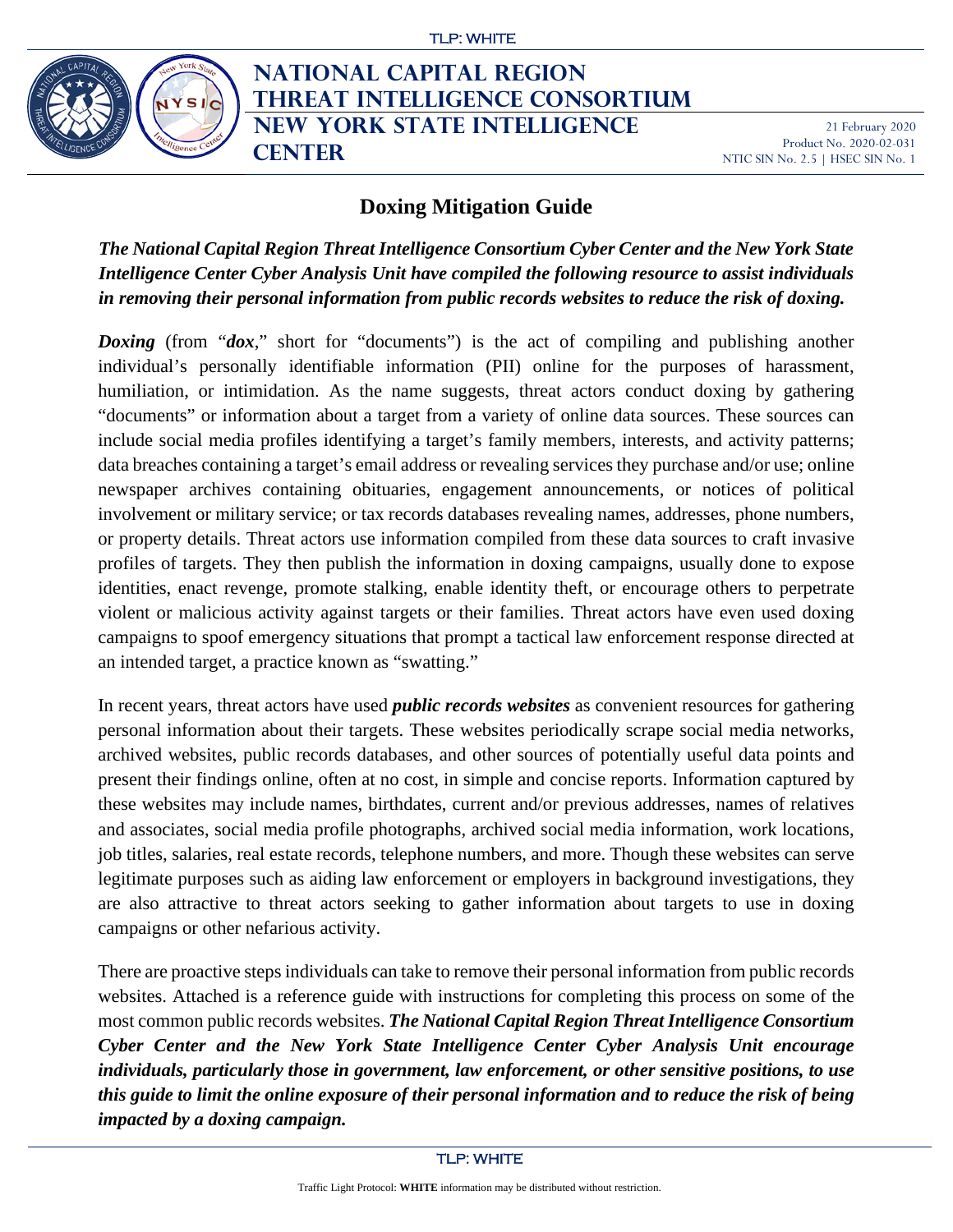The following pages include instructions for removing personal information from some of the most common public records websites (current as of February 2020).

\*We encourage users of this guide to create a new email address, unaffiliated with any previous accounts or services, dedicated expressly for use in completing opt-out processes on websites that require verification or confirmation via email. Additionally, if possible, we advise using a temporary phone number (such as those available through prepaid phone services) for use in completing opt-out processes on websites that require verification or confirmation via telephone or text message.

\*\*Please note that, as the below websites may frequently re-index personal information from other publicly available data sources, it may become necessary to revisit this guide periodically in the event that further or repeat removal of personal information is required. In addition, as this guide is not exhaustive of every public records website available currently or in the future, we encourage individuals to perform periodic Internet searches for their names or personal details and follow procedures to ensure the removal of their records from any additional data sources identified.

| <b>Website</b>               | <b>Opt-Out Link</b>                              | <b>Instructions</b>                                             |
|------------------------------|--------------------------------------------------|-----------------------------------------------------------------|
| addresses.com                | http://www.addresses.com/optout.php              | 1. Navigate to addresses.com and search for your profile record |
|                              |                                                  | 2. Navigate to opt-out link                                     |
|                              |                                                  | 3. Complete opt-out form using information as it appears in the |
|                              |                                                  | record you would like removed                                   |
|                              |                                                  | 4. Provide an email address                                     |
|                              |                                                  | 5. Click "Remove Me"                                            |
| advancedbackgroundchecks.com | https://www.advancedbackgroundchecks.com/manage/ | 1. Navigate to opt-out link                                     |
|                              |                                                  | 2. Click agreement box; select "I'm not a robot"                |
|                              |                                                  | 3. Click "Begin Removal Process"                                |
|                              |                                                  | 4. Enter your information and click "Search"                    |
|                              |                                                  | 5. Find your profile and click "See Full Info"                  |
|                              |                                                  | 6. Click "Remove my record"                                     |
| archives.com                 | http://www.archives.com/? act=Optout             | 1. Navigate to opt-out link                                     |
|                              |                                                  | 2. Fill out opt-out request form                                |
|                              |                                                  | 3. Click "Submit"                                               |
| beenverified.com             | https://www.beenverified.com/f/optout/search     | 1. Navigate to opt-out link                                     |
|                              |                                                  | 2. Enter your name and state of residence; click "Search"       |
|                              |                                                  | 3. Click on your profile record                                 |
|                              |                                                  | 4. Enter email address                                          |
|                              |                                                  | 5. Select "I'm not a robot"                                     |
|                              |                                                  | 6. Click "Send Verification Email"                              |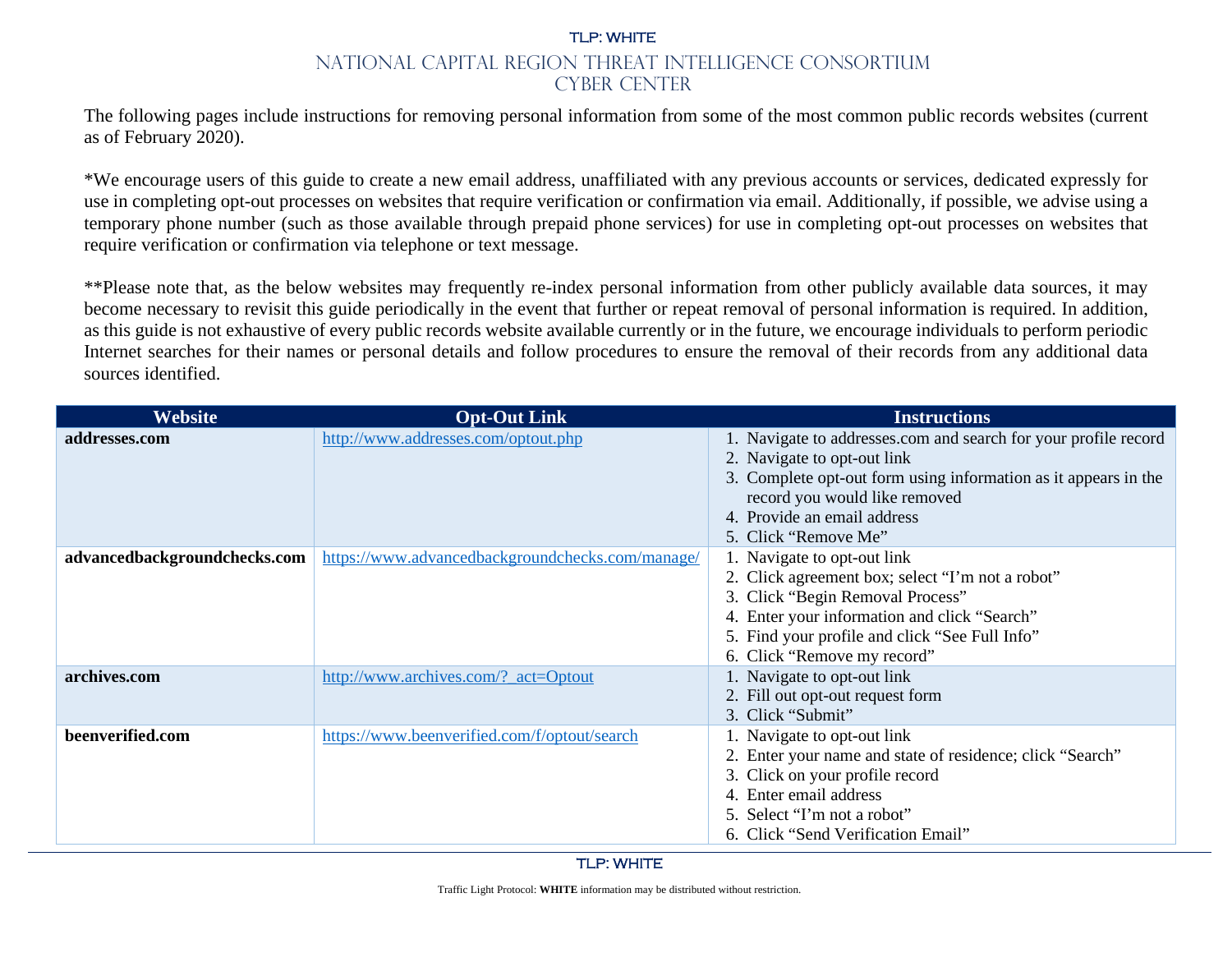|                                            |                                                                                    | 7. Check email (note: email may go to your inbox's "junk"<br>folder)                                                                                                                                                                                                                                                                                                                                                                                                                                                                                                                                                                                |
|--------------------------------------------|------------------------------------------------------------------------------------|-----------------------------------------------------------------------------------------------------------------------------------------------------------------------------------------------------------------------------------------------------------------------------------------------------------------------------------------------------------------------------------------------------------------------------------------------------------------------------------------------------------------------------------------------------------------------------------------------------------------------------------------------------|
|                                            |                                                                                    | 8. Click "Verify Opt-Out $\rightarrow$ " in confirmation email                                                                                                                                                                                                                                                                                                                                                                                                                                                                                                                                                                                      |
| checkthem.com<br>cyberbackgroundchecks.com | https://www.checkthem.com/optout/<br>https://www.cyberbackgroundchecks.com/removal | 1. Navigate to opt-out link<br>2. Enter your name; click "Search Now!"<br>3. Click "Choose" next to your profile record<br>4. Enter your email address; select "I'm not a robot"; answer<br>security questions; click "Send Verification Email"<br>5. Check email; navigate to provided link to confirm opt-out<br>1. Navigate to opt-out link<br>2. Agree to terms and conditions; select "I'm not a robot"                                                                                                                                                                                                                                        |
|                                            |                                                                                    | 3. Click "Start Removal Process"<br>4. Enter your name and click "Search"<br>5. Click "View Details" under your profile<br>6. Click "Remove My Record"                                                                                                                                                                                                                                                                                                                                                                                                                                                                                              |
| dobsearch.com                              | https://www.dobsearch.com/people-finder/search-<br>name.php                        | 1. Navigate to opt-out link<br>2. Enter your name<br>3. If you identify your profile record among the search results,<br>scroll to the bottom of the list and click "Manage My<br>Listings" on the right side of the page<br>4. Type "I AGREE" in the box to confirm acceptance of terms<br>5. Click "Continue"<br>6. Mark your profile record by placing a checkmark in the box<br>to the left of your name<br>7. Click "Continue"<br>8. Enter email address and phone number<br>9. Click "Submit"; you will receive a text message with a<br>verification code<br>Enter text message verification code and click<br>10.<br>"Continue" to complete |
| familytreenow.com                          | https://www.familytreenow.com/optout                                               | 1. Navigate to opt-out link<br>2. Select "I'm not a robot"<br>3. Click "Begin Opt Out Procedure"<br>4. Enter your name and state of residency<br>5. Find your profile record<br>6. Click "Opt Out"                                                                                                                                                                                                                                                                                                                                                                                                                                                  |
| fastbackgroundcheck.com                    | https://www.fastbackgroundcheck.com/removal                                        | 1. Navigate to opt-out link                                                                                                                                                                                                                                                                                                                                                                                                                                                                                                                                                                                                                         |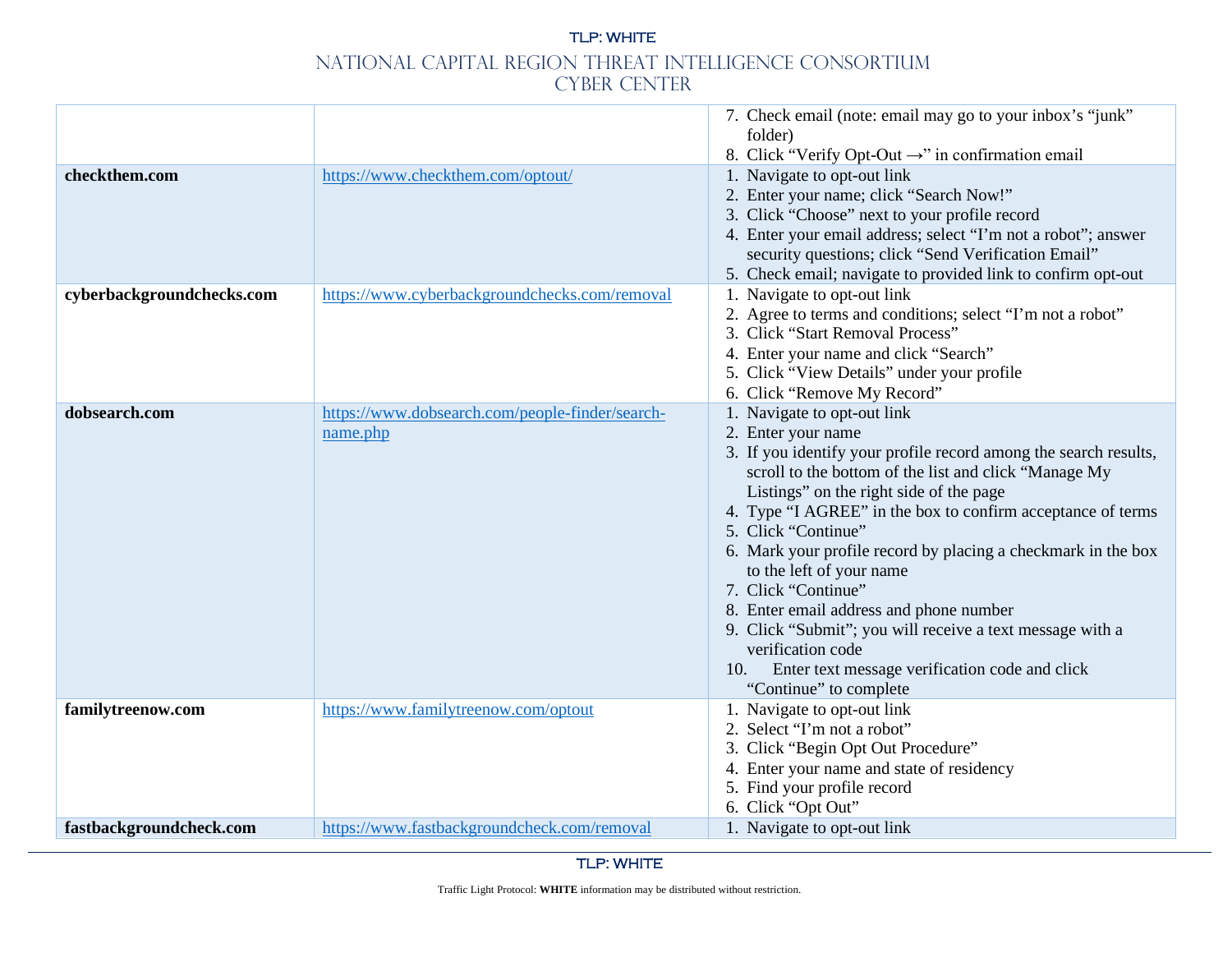|                      |                                              | 2. Check verification box<br>3. Select "I'm not a robot"<br>4. Click "Begin Removal Process"<br>5. Enter your name<br>6. Click on your profile record<br>7. Click "Remove My Record"                                                                                                    |
|----------------------|----------------------------------------------|-----------------------------------------------------------------------------------------------------------------------------------------------------------------------------------------------------------------------------------------------------------------------------------------|
| fastpeoplesearch.com | https://www.fastpeoplesearch.com/removal     | 1. Navigate to opt-out link<br>2. Check verification box<br>3. Select "I'm not a robot"<br>4. Click "Begin Removal Process"<br>5. Enter your name<br>6. Click on your profile record<br>7. Click "Remove My Record"                                                                     |
| instantcheckmate.com | https://www.instantcheckmate.com/optout/     | 1. Navigate to opt-out link<br>2. Enter your name<br>3. Click "Remove This Record"<br>4. Enter your email address<br>5. Select "I'm not a robot"<br>6. Click "Send Confirmation Email"<br>7. Click "Confirm opt-out" in email to complete                                               |
| intelius.com         | https://www.intelius.com/optout              | 1. Navigate to opt-out link<br>2. Enter your name; click "Search"<br>3. Click "Select and Continue" next to your profile record<br>4. Enter your email address; select "I'm not a robot"; click<br>"Continue"                                                                           |
| mylife.com           | None                                         | 1. Navigate to mylife.com and search for your profile record<br>2. Copy profile URL<br>3. Send email to privacy@mylife.com requesting removal of<br>your profile record; include URL of your record<br>4. You should receive an email confirmation of profile<br>takedown within a week |
| peekyou.com          | http://www.peekyou.com/about/contact/optout/ | 1. Navigate to peekyou.com and search for your profile record<br>2. Navigate to opt-out link<br>3. Copy the unique ID from the URL of your profile record (the<br>opt-out link contains guidance on identifying a profile's<br>unique ID)                                               |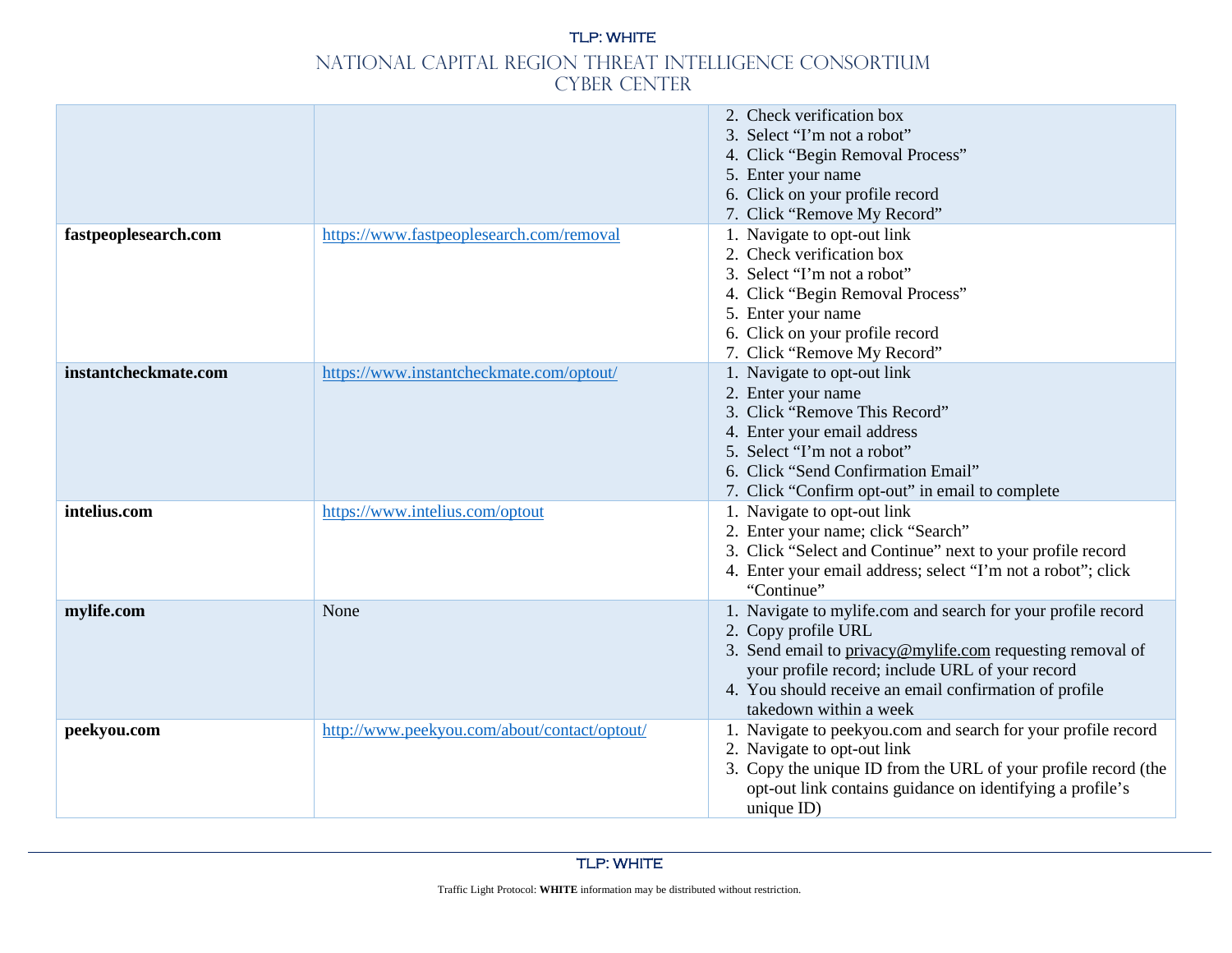|                        |                                                                                       | 4. Fill out the opt-out form; paste in unique ID from your<br>profile<br>5. Select "I'm not a robot"; confirm terms of service<br>6. Click "Submit"<br>7. Confirm opt-out using link provided in email                                                                                                                                                                                                                                                                     |
|------------------------|---------------------------------------------------------------------------------------|----------------------------------------------------------------------------------------------------------------------------------------------------------------------------------------------------------------------------------------------------------------------------------------------------------------------------------------------------------------------------------------------------------------------------------------------------------------------------|
| peoplefinders.com      | https://www.peoplefinders.com/opt-out                                                 | 1. Navigate to peoplefinders.com and search for your profile<br>record<br>2. Click on your profile record<br>3. Copy URL of your profile record<br>4. Navigate to opt-out link; paste URL from profile record into<br>opt-out form<br>5. Enter email<br>6. Select "I'm not a robot"<br>7. Click "Send Request"<br>8. Confirm opt-out using link provided in email                                                                                                          |
| peoplelooker.com       | https://www.peoplelooker.com/f/optout/search                                          | See instructions for beenverified.com                                                                                                                                                                                                                                                                                                                                                                                                                                      |
| peoplelookup.com       | https://www.peoplelookup.com/privacy-<br>policy#updating-or-removing-your-information | See instructions for beenverified.com                                                                                                                                                                                                                                                                                                                                                                                                                                      |
| peoplesmart.com        | None                                                                                  | See instructions for beenverified.com                                                                                                                                                                                                                                                                                                                                                                                                                                      |
| privateeye.com         | https://www.privateeye.com/static/view/optout/                                        | 1. Navigate to opt-out link<br>2. Enter your name<br>3. Click "Opt Out"<br>4. See instructions for peoplefinders.com to continue process                                                                                                                                                                                                                                                                                                                                   |
| premium.whitepages.com | https://support.whitepages.com/hc/en-us/requests/new                                  | 1. Navigate to premium.whitepages.com and search for your<br>profile record<br>2. Find your profile record; click the blue box that says "View<br>Full Report"<br>3. Copy the website URL<br>4. Navigate to the opt-out link<br>5. Under "Please choose your issue below"; select "I need to<br>edit or remove a listing"<br>6. Enter your email address; paste website URL; enter full<br>name, address city and state, and phone number as they<br>appear in the listing |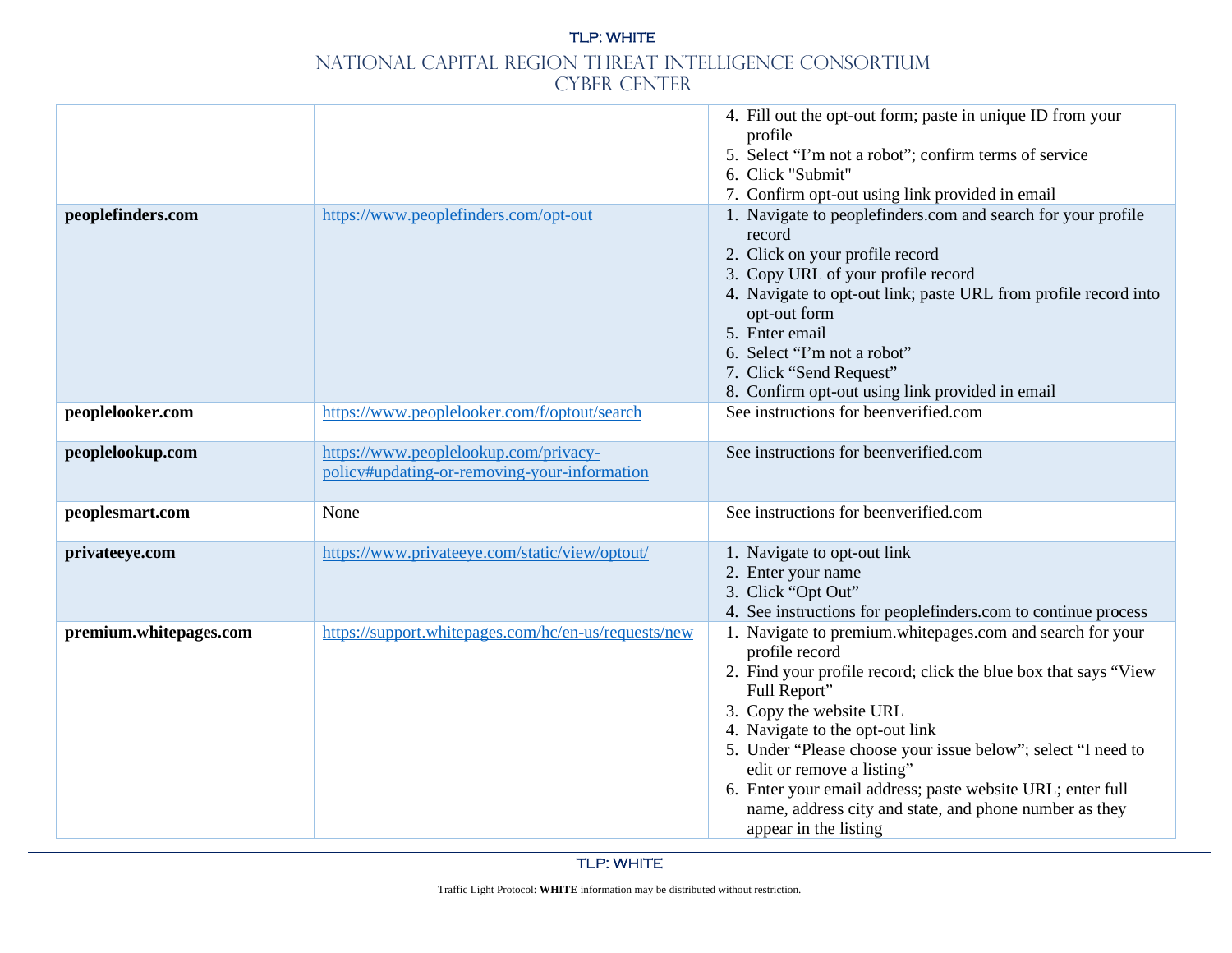|                      |                                          | 7. Under Subject, enter "Removal"; under Description, enter<br>"Please remove my personal information and all data<br>associated with it from your website"<br>8. Select "I'm not a robot"<br>9. Click "Submit"                                                                                                                                                                                                                                                                                                                                                                                                                                                                                                                                                                                                                                                                                                                                                                                                                                                                                                                                                                                                                                  |
|----------------------|------------------------------------------|--------------------------------------------------------------------------------------------------------------------------------------------------------------------------------------------------------------------------------------------------------------------------------------------------------------------------------------------------------------------------------------------------------------------------------------------------------------------------------------------------------------------------------------------------------------------------------------------------------------------------------------------------------------------------------------------------------------------------------------------------------------------------------------------------------------------------------------------------------------------------------------------------------------------------------------------------------------------------------------------------------------------------------------------------------------------------------------------------------------------------------------------------------------------------------------------------------------------------------------------------|
| radaris.com          | None                                     | 1. Navigate to radaris.com<br>2. Search for your profile record<br>3. If the option is available*, click "Full Profile" next to your<br>profile record (*if this option is not available, it may not be<br>possible to remove your information from the Radaris<br>website as the company may be sourcing data from other<br>public records websites)<br>4. Click on dropdown arrow next to "Background Check &<br>Contact Info" and click "Control Info"<br>5. Click the "Control Info" button<br>6. Create an account and login<br>7. Confirm your name and enter your phone number; click<br>"Send code"<br>8. Enter the verification code received in the text message,<br>click "Submit"<br>9. Click "View Profile"<br>10. In the top right corner of the webpage, click the con,<br>then click "Control Information," then click "Delete specific<br>records"<br>11. Select the checkbox next to up to 6 records you wish to<br>remove, then click "Remove selected record(s)"<br>12. Repeat process from step 10 until all desired records have<br>been removed, then click "Back to name's page"<br>13. In the top right corner of the webpage, click the con, then<br>click "Control Information," then click "Make profile<br>private" |
| rehold.com           | None                                     | See instructions for veripages.com                                                                                                                                                                                                                                                                                                                                                                                                                                                                                                                                                                                                                                                                                                                                                                                                                                                                                                                                                                                                                                                                                                                                                                                                               |
| searchpeoplefree.com | https://www.searchpeoplefree.com/opt-out | 1. Navigate to the opt-out link<br>2. Agree to terms of service and select "I'm not a robot"<br>3. Click "Begin"                                                                                                                                                                                                                                                                                                                                                                                                                                                                                                                                                                                                                                                                                                                                                                                                                                                                                                                                                                                                                                                                                                                                 |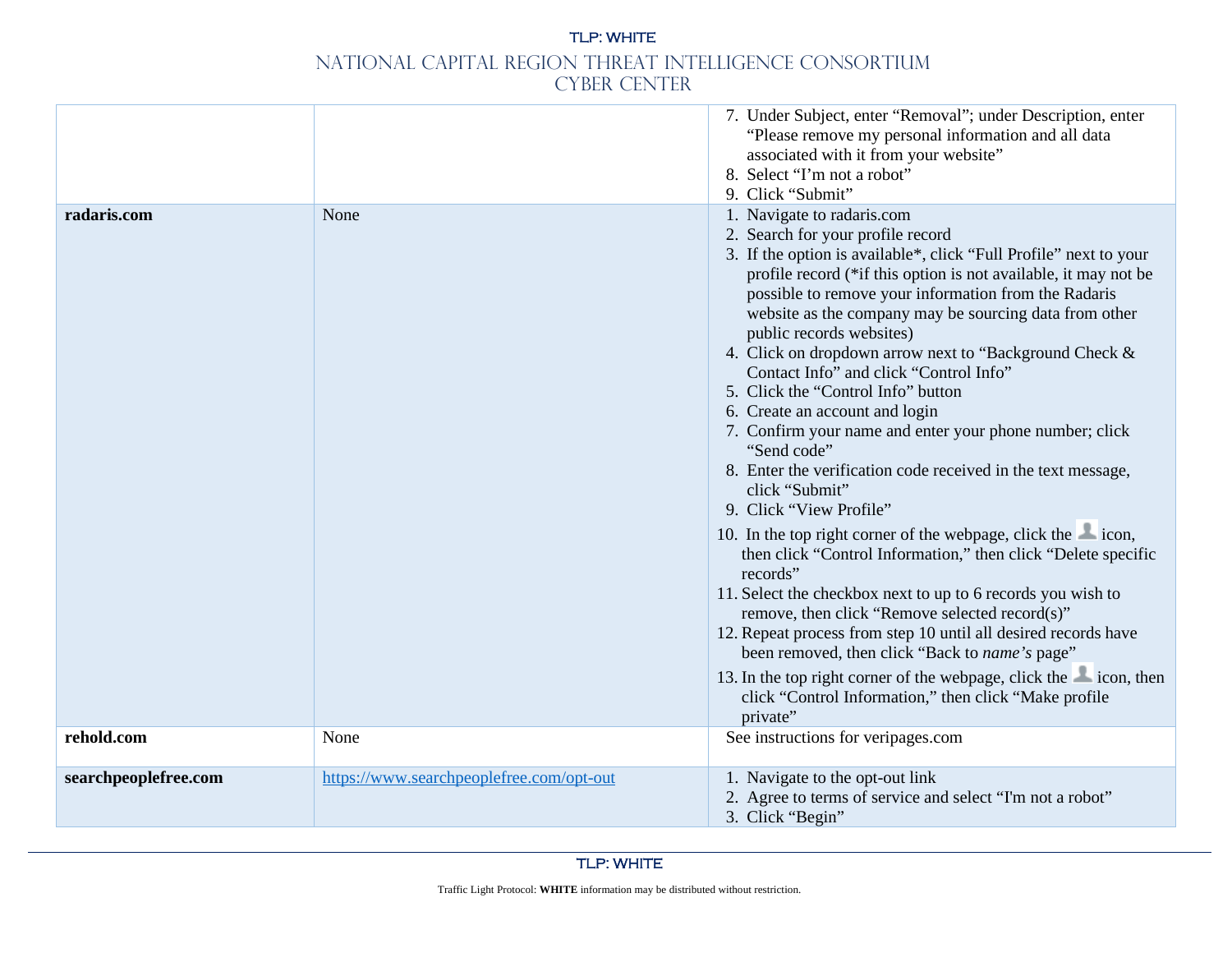|                       |                                           | 4. Search for your profile record; click on "Details" to view<br>your record detail<br>5. At the bottom of the record detail page click "Remove this<br>Record"                                                                                                                                                                                                                                                         |
|-----------------------|-------------------------------------------|-------------------------------------------------------------------------------------------------------------------------------------------------------------------------------------------------------------------------------------------------------------------------------------------------------------------------------------------------------------------------------------------------------------------------|
| spokeo.com            | http://www.spokeo.com/optout              | 1. Navigate to spokeo.com and search for your profile record<br>2. Copy website URL<br>3. Navigate to the opt-out link; paste URL into the opt-out<br>form; provide an email address; select "I'm not a robot";<br>click "Remove this listing"<br>4. Confirm opt-out using link provided in email                                                                                                                       |
| spydialer.com         | https://spydialer.com/Consumers/          | 1. Navigate to spydialer.com and search for your associated<br>phone number, name, address, or email<br>2. Navigate to the opt-out link; click "Start"<br>3. Choose your state of residence; select "I'm not a robot";<br>click "Continue"<br>4. Fill in the information you would like removed from the<br>website<br>5. Click "Confirm Request"; on the next page; click "Opt-Out<br>My Info" to complete the process |
| truepeoplesearch.com  | https://www.truepeoplesearch.com/removal  | 1. Navigate to the opt-out link<br>2. Agree to terms of service and select "I'm not a robot"<br>3. Click "Begin removal"<br>4. Search for your profile record; click "View all details"<br>5. Scroll to the bottom of the page and click "Remove this<br>record"                                                                                                                                                        |
| truthfinder.com       | https://www.truthfinder.com/opt-out/      | 1. Navigate to the opt-out link<br>2. Search for your profile record<br>3. Click "Remove this record"<br>4. Provide your email address; select "I'm not a robot;" click<br>"Send confirmation email"<br>5. Check email inbox for confirmation email and click<br>"Confirm opt-out" to complete the process                                                                                                              |
| usa-people-search.com | https://www.usa-people-search.com/manage/ | 1. Navigate to the opt-out link<br>2. Search for your profile record<br>3. Click "That's the one"<br>4. Check the two boxes to confirm the process and the terms of<br>service; select "I'm not a robot"; click "Continue"                                                                                                                                                                                              |